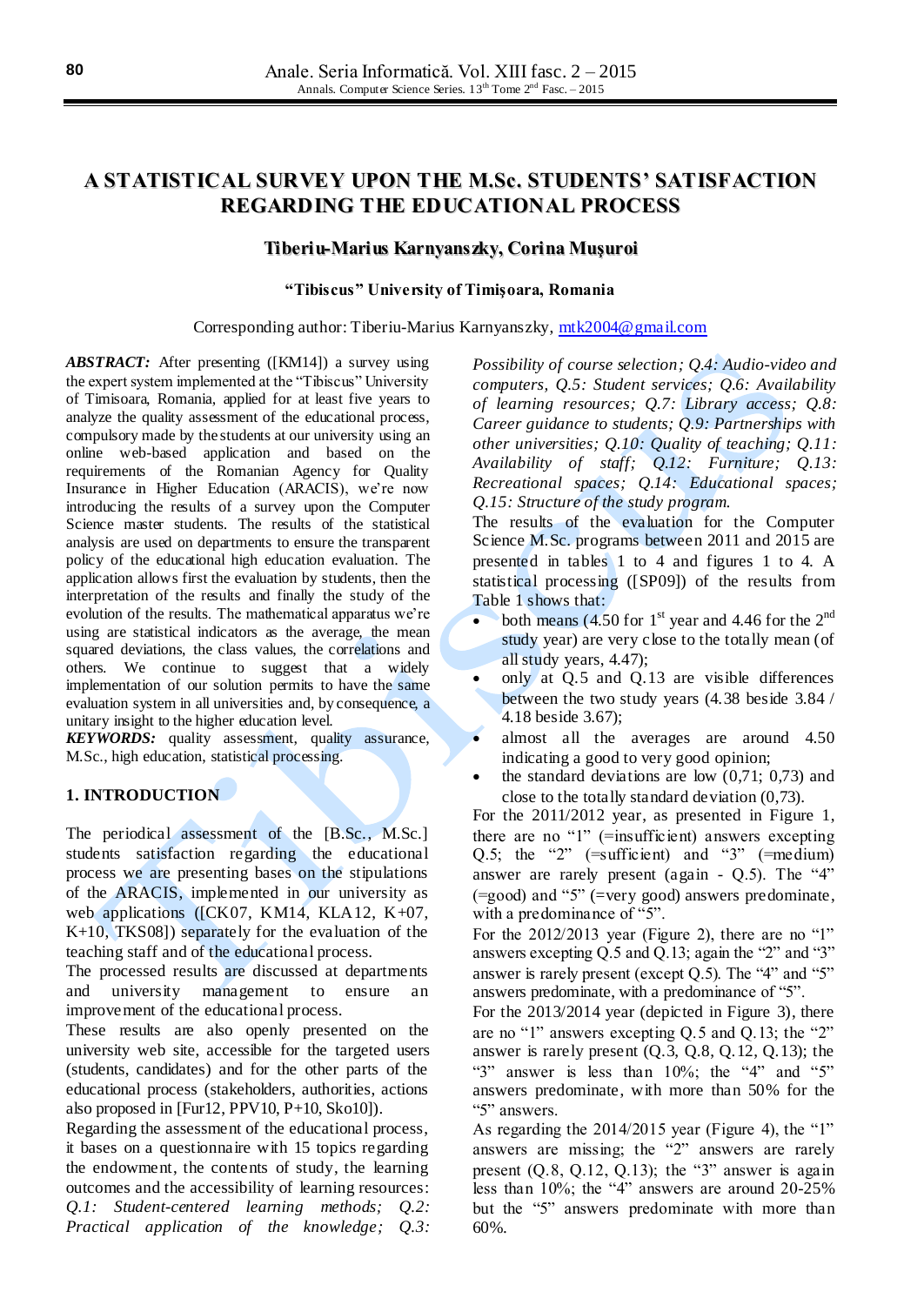Anale. Seria Informatică. Vol. XIII fasc. 2 – 2015 Annals. Computer Science Series. 13<sup>th</sup> Tome 2<sup>nd</sup> Fasc. - 2015

|                  | Table 1. The answers' aggregate for the 2011/2012 year |             |   |   |                |      |           |          |   |   |                |    |      |                                                                                  |   |              |                |    |       |           |      |
|------------------|--------------------------------------------------------|-------------|---|---|----------------|------|-----------|----------|---|---|----------------|----|------|----------------------------------------------------------------------------------|---|--------------|----------------|----|-------|-----------|------|
| Q <sub>r</sub>   |                                                        |             |   |   |                |      |           |          |   |   |                |    |      | year $(11$ respondents) $2nd$ year $(20$ respondents) Totally $(31$ respondents) |   |              |                |    |       |           |      |
|                  | 1                                                      | $\mathbf 2$ | 3 | 4 | 5              |      | Med St.D. |          | 2 | 3 | 4              |    |      | $5$ Med St.D.                                                                    | 1 | $\mathbf{2}$ | 3              | 4  | 5     | Med St.D. |      |
| $Q.\overline{1}$ |                                                        | $\Omega$    |   | 3 | 8              | 4.73 | 0.47      | $\Omega$ | 0 | 0 | 6              | 14 | 4.70 | 0.47                                                                             | 0 | 0            | $\theta$       |    | 9 2 2 | 4.71      | 0.46 |
| Q.2              |                                                        | $\Omega$    |   |   | 7              | 4.55 | 0.69      | 0        |   |   | 5              | 14 | 4.65 | 0.59                                                                             | 0 |              | $\overline{2}$ |    | 821   | 4.61      | 0.62 |
| Q.3              |                                                        | 0           |   |   | 8              | 4.70 | 0.67      | $\Omega$ |   | 0 | 6              | 13 | 4.55 | 0.76                                                                             |   |              |                |    | 21    | 4.60      | 0.72 |
| Q.4              |                                                        | $\Omega$    |   |   | 8              | 4.64 | 0.67      | 0        |   | 0 | 6              | 14 | 4.70 | 0.47                                                                             | 0 |              |                |    | 822   | 4.68      | 0.54 |
| Q.5              |                                                        | 0           |   |   | $\overline{4}$ | 4.38 | 0.74      |          |   |   | 7              |    | 3.84 | 1.12                                                                             |   |              | 5              | 10 | 10    | 4.00      | 1.04 |
| Q.6              |                                                        | $\theta$    |   |   | 8              | 4.73 | 0.47      | 0        |   |   | 2              |    | 4.80 | 0.52                                                                             |   |              |                |    | 25    | 4.77      | 0.50 |
| Q.7              |                                                        | $\Omega$    |   |   | 5              | 4.36 | 0.67      | 0        |   |   |                |    | 4.55 | 0.60                                                                             | 0 |              | $\mathfrak{D}$ | 12 |       | 4.48      | 0.63 |
| Q.8              |                                                        |             |   | 3 | 6              | 4.40 | 0.97      | $\Omega$ |   |   | 4              | 11 | 4.33 | 1.03                                                                             |   | 3            |                |    |       | 4.36      | 0.99 |
| Q.9              |                                                        | 0           |   |   | 8              | 4.55 | 0.82      | $\Omega$ |   |   | 5              | 10 | 4.28 | 1.02                                                                             |   |              | 3              | 6  | 18    | 4.38      | 0.94 |
| Q.10             |                                                        |             |   |   | $\overline{4}$ | 4.09 | 0.94      | 0        |   |   | 5              | 11 | 4.59 | 0.62                                                                             |   |              | 2              | 10 | 15    | 4.39      | 0.79 |
| 0.11             |                                                        | $\Omega$    |   |   | 6              | 4.36 | 0.81      | $\theta$ |   | 3 | $\overline{4}$ | 13 | 4.50 | 0.76                                                                             |   |              | 5              |    | 19    | 4.45      | 0.77 |
| Q.12             |                                                        | $\Omega$    |   |   | 6              | 4.36 | 0.81      | 0        |   |   |                | 13 | 4.65 | 0.49                                                                             |   |              | $\overline{2}$ | 10 | 19    | 4.55      | 0.62 |
| Q.13             |                                                        |             |   |   | 6              | 4.18 | 1.08      |          |   | 3 | $\overline{c}$ | 8  | 3.67 | 1.41                                                                             |   |              | 5              |    | 14    | 3.86      | 1.30 |
| Q.14             |                                                        | $\Omega$    |   |   | 7              | 4.70 | 0.48      | $\theta$ |   | 0 | 9              | 11 | 4.55 | 0.51                                                                             | 0 | 0            | $\Omega$       | 12 | 18    | 4.60      | 0.50 |
| 0.15             |                                                        | $\Omega$    |   |   | 8              | 4.80 | 0.42      | 0        |   |   | 6              | 13 | 4.60 | 0.60                                                                             |   | 0            |                |    | 821   | 4.67      | 0.55 |
| Med.             |                                                        |             |   |   |                | 4.50 | 0.71      |          |   |   |                |    | 4.46 | 0.73                                                                             |   |              |                |    |       | 4.47      | 0.73 |







**Figure 1. The means distribution for the 2011/2012 year**



**Figure 2. The means distribution for the 2012/2013 year**







**Figure 4. The means distribution for the 2014/2015 year**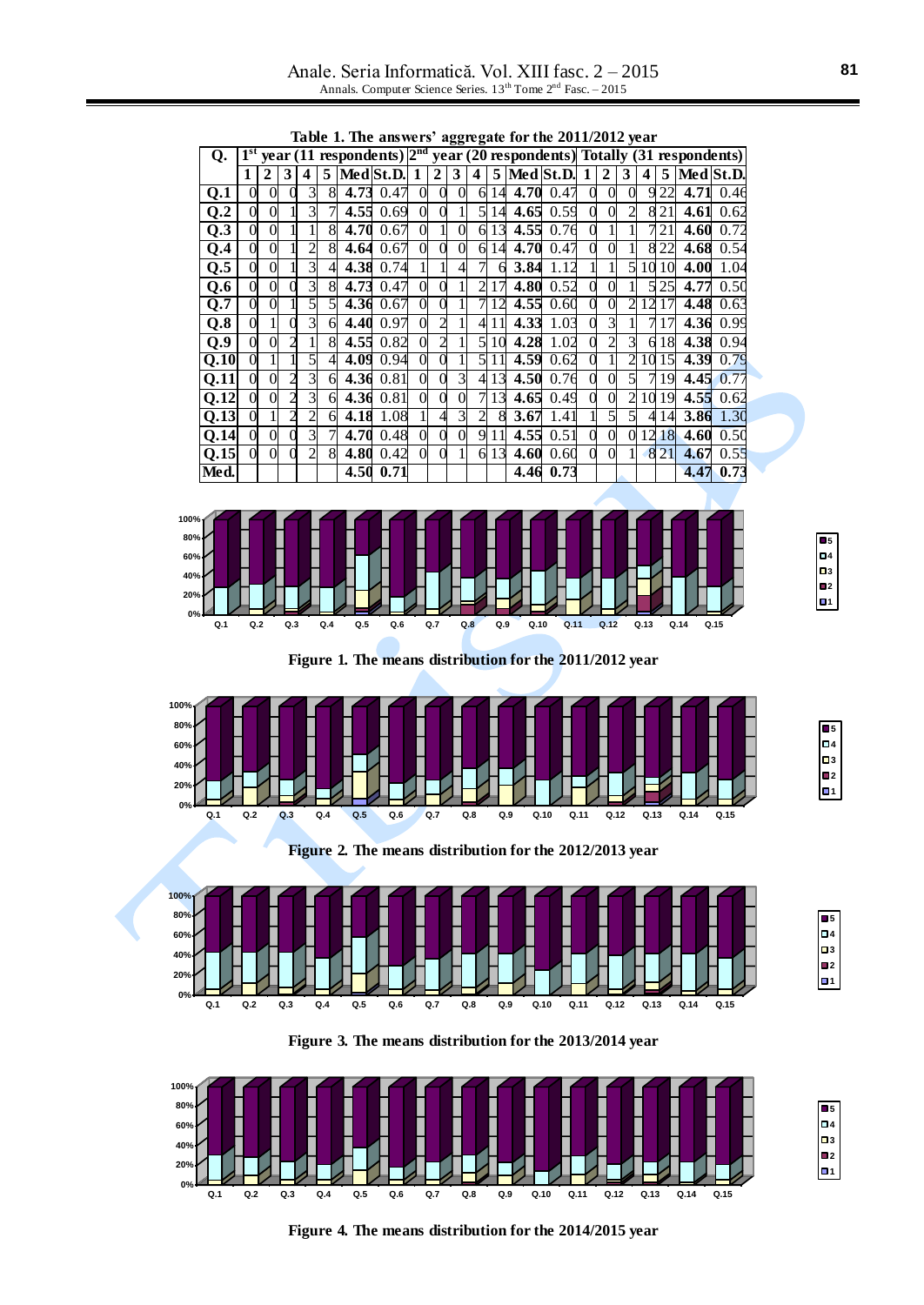Table 2 presents the evolution of the answers of the students during their promotion from the  $1<sup>st</sup>$  year (2011/2012) to the  $2<sup>nd</sup>$  year (2012/2013) of the M.Sc. program. The totally means regress from 4.80 (=very good) to 4.65, showing a depreciation of the students' satisfaction.

Table 3 presents the evolution of the answers of the students during their 2012-2014 promotion: the totally means remains constant from 4.69 to 4.70 (=very good) to 4.65, showing the same students' satisfaction.

Table 4 presents the evolution of the answers of the students during their promotion from the  $1<sup>st</sup>$  year (2013/2014) to the  $2<sup>nd</sup>$  year (2014/2015). The totally means progress from 4.47 (=very good) to 4.76, showing an improvement of the students' satisfaction.

**Table 2. The evolution of the answers for the 2011 – 2013 class**

| Q.                        |   | $\mathbf{l}^{\mathrm{st}}$ |                          |   |    | year 2011/2012 | 2 <sup>nd</sup><br>year 2012/2013 |                |                |                |                          |    |                   |           |
|---------------------------|---|----------------------------|--------------------------|---|----|----------------|-----------------------------------|----------------|----------------|----------------|--------------------------|----|-------------------|-----------|
|                           | 1 | 2                          | 3                        | 4 | 5. |                | Med St.D.                         | 1              | 2              | 3              | 4                        | 5  |                   | Med St.D. |
| Q.1                       |   |                            | 0                        | 3 | 8  | 4.73           | 0.47                              |                | 0              |                | 4                        | 12 | 4.65              | 0.61      |
| $\overline{\mathbf{Q.2}}$ |   |                            |                          | 3 |    | 4.55           | 0.69                              |                | 0              | 3              | 3                        |    | 4.47              | 0.80      |
| Q.3                       | 0 | 0                          |                          |   | 8  | 4.70           | 0.67                              |                | 1              |                |                          | 14 | 4.65              | 0.86      |
| Q.4                       |   | 0                          |                          |   | 8  | 4.64           | 0.67                              | 0              | 0              | 1              | 3                        | 11 | 4.67              | 0.62      |
| $\overline{Q.5}$          |   |                            |                          | 3 | 4  | 4.38           | 0.74                              | $\overline{2}$ | 0              | 4              | 4                        | 5  | $\overline{3.67}$ | 1.35      |
| Q.6                       | 0 | 0                          | 0                        | 3 | 8  | 4.73           | 0.47                              | 0              | 0              | 1              | 3                        | 13 | 4.71              | 0.59      |
| Q.7                       |   |                            |                          | 5 | 5  | 4.36           | 0.67                              | C              | 0              | 1              | $\overline{\mathcal{C}}$ | 11 | 4.71              | 0.61      |
| $Q.\overline{8}$          |   |                            | 0                        | 3 | 6  | 4.40           | 0.97                              |                |                |                | 4                        | 10 | 4.53              | 0.83      |
| Q.9                       |   |                            | $\overline{\mathcal{C}}$ |   | 8  | 4.55           | 0.82                              |                | 0              | 3              | 2                        | 11 | 4.50              | 0.82      |
| Q.10                      |   |                            |                          | 5 | 4  | 4.09           | 0.94                              | 0              | 0              |                | 4                        | 10 | 4.71              | 0.47      |
| $\overline{\text{Q}.11}$  |   |                            |                          | 3 | 6  | 4.36           | 0.81                              | $\left($       | $\overline{0}$ | $\overline{2}$ |                          | 11 | 4.60              | 0.74      |
| Q.12                      | 0 | 0                          | $\overline{2}$           | 3 | 6  | 4.36           | 0.81                              |                | 0              | 1              | 5                        | 11 | 4.59              | 0.62      |
| Q.13                      |   |                            |                          |   | 6  | 4.18           | 1.08                              |                | $\overline{2}$ | 2              |                          | 9  | 4.00              | 1.47      |
| $Q.\overline{14}$         |   | 0                          | 0                        | 3 |    | 4.70           | 0.48                              |                | 0              |                | 5                        | 10 | 4.56              | 0.63      |
| Q.15                      |   |                            |                          |   | 8  | 4.80           | 0.42                              |                | 0              |                |                          | 12 | 4.65              | 0.61      |

**Table 3. The evolution of the answers for the 2012 – 2014 class**

| Q.   |   | 1 <sup>st</sup> |                         |                |    | year 2012/2013 | $2^{\overline{\mathrm{nd}}}$<br>year 2013/2014 |          |   |                |   |    |      |           |
|------|---|-----------------|-------------------------|----------------|----|----------------|------------------------------------------------|----------|---|----------------|---|----|------|-----------|
|      | 1 | 2               | 3                       | 4              | 5  |                | Med St.D.                                      | 1        | 2 | 3              | 4 | 5  |      | Med St.D. |
|      |   |                 |                         |                |    |                |                                                |          |   |                |   |    |      |           |
| Q.1  | 0 | 0               |                         |                | 12 | 4.73           | 0.59                                           | 0        | 0 | 1              | 9 | 14 | 4.54 | 0.59      |
| Q.2  | 0 | 0               | 3                       | $\overline{2}$ | 10 | 4.47           | 0.83                                           | 0        | 0 | $\overline{3}$ | 6 | 15 | 4.50 | 0.72      |
| Q.3  | 0 | 0               |                         | 4              | 8  | 4.54           | 0.65                                           | 0        | 0 | 1              | 5 | 16 | 4.68 | 0.57      |
| Q.4  |   | 0               |                         | 0              | 13 | 4.86           | 0.53                                           |          | 0 | 1              | 5 | 17 | 4.70 | 0.56      |
| Q.5  |   | 0               | 4                       |                | 9  | 4.36           | 0.93                                           | 0        | 0 | 4              | 8 | 12 | 4.33 | 0.76      |
| Q.6  | 0 | 0               |                         |                | 11 | 4.71           | 0.61                                           | 0        | 0 | 1              | 4 | 18 | 4.74 | 0.54      |
| Q.7  |   | 0               | $\overline{c}$          |                | 9  | 4.54           | 0.78                                           | $\Omega$ | 0 | $\overline{2}$ | б | 16 | 4.58 | 0.65      |
| Q.8  | 0 | 0               | 4                       |                | 8  | 4.29           | 0.91                                           | 0        | 0 | $\overline{4}$ | б | 14 | 4.42 | 0.78      |
| Q.9  | 0 | 0               | $\overline{\mathbf{3}}$ | 3              |    | 4.31           | 0.85                                           | 0        | 0 | 3              | 4 | 17 | 4.58 | 0.72      |
| Q.10 | 0 | 0               | 0                       | 3              | 10 | 4.77           | 0.44                                           |          | 0 | 0              | 4 | 19 | 4.83 | 0.39      |
| Q.11 | 0 | 0               | 3                       |                | 8  | 4.42           | 0.90                                           | 0        | 0 | 3              |   | 13 | 4.43 | 0.73      |
| Q.12 | 0 |                 |                         |                | 9  | 4.46           | 0.97                                           | 0        | 1 | $\Omega$       | 5 | 16 | 4.64 | 0.73      |
| Q.13 | 0 |                 | $\Omega$                |                | 11 | 4.64           | 0.84                                           |          | 1 | 3              | 4 | 15 | 4.43 | 0.90      |
| Q.14 | 0 | 0               |                         | 3              | 10 | 4.64           | 0.63                                           | 0        | 0 | 0              |   | 16 | 4.70 | 0.47      |
| Q.15 |   |                 |                         |                |    | 4.69           | 0.63                                           |          | 0 |                |   |    | 4.70 | 0.56      |

**Table 4. The evolution of the answers** 

|                   |                  |   |                |    |    | for the $2013 - 2015$ class                 |                                   |                |                |                |   |                 |      |           |
|-------------------|------------------|---|----------------|----|----|---------------------------------------------|-----------------------------------|----------------|----------------|----------------|---|-----------------|------|-----------|
| Q.                |                  |   |                |    |    | $\overline{1}$ <sup>st</sup> year 2013/2014 | 2 <sup>nd</sup><br>year 2014/2015 |                |                |                |   |                 |      |           |
|                   | 1                | 2 | 3              | 4  |    | 5   Med St.D.                               |                                   | 1              | 2              | 3              | 4 | 5               |      | Med St.D. |
| Q.1               |                  |   | 3              | 15 | 22 | 4.47                                        | 0.64                              |                | 0              |                | 5 | 23              | 4.76 | 0.51      |
| Q.2               | 0                | 0 | 5              | 14 | 21 | 4.40                                        | 0.71                              | 0              | 0              |                | 5 | 22              | 4.69 | 0.60      |
| Q.3               |                  |   | 3              | 17 | 19 | 4.35                                        | 0.74                              |                | 0              | 1              | 5 | 23              | 4.76 | 0.51      |
| Q.4               |                  | 0 | 3              | 14 | 21 | 4.47                                        | 0.65                              |                | 0              | 1              | 5 | $2\overline{3}$ | 4.76 | 0.51      |
| Q.5               |                  | 0 | 8              | 15 | 14 | 4.00                                        | 1.03                              |                | 0              | 4              | 6 | 19              | 4.52 | 0.74      |
| Q.6               |                  | 0 | 3              |    | 26 | 4.57                                        | 0.64                              |                | 0              |                | 4 | 24              | 4.79 | 0.49      |
| $Q.\overline{7}$  |                  | 0 |                | 13 | 21 | 4.57                                        | 0.56                              |                | 0              |                | 5 | 23              | 4.82 | 0.39      |
| Q.8               | $\left( \right)$ |   |                | 15 | 21 | 4.51                                        | 0.65                              | 0              | 0              |                | 5 | 21              | 4.68 | 0.61      |
| Q.9               | 0                | 0 | 5              | 15 | 20 | 4.38                                        | 0.70                              |                | 0              |                | 4 | 23              | 4.72 | 0.59      |
| $Q.1\overline{0}$ |                  | 0 |                | 12 | 27 | 4.69                                        | 0.47                              |                | $\theta$       |                | 3 | 26              | 4.90 | 0.31      |
| 0.11              |                  | 0 | 4              | 11 | 21 | 4.47                                        | 0.70                              |                | 0              |                | 4 | 21              | 4.70 | 0.61      |
| Q.12              | 0                | 0 | 3              | 16 | 21 | 4.45                                        | 0.64                              | $\overline{0}$ | $\overline{0}$ | 1              | 6 | 22              | 4.72 | 0.53      |
| Q.13              |                  |   | $\overline{c}$ | 13 | 19 | 4.33                                        | 0.93                              |                | $\overline{0}$ | $\overline{3}$ | 3 | 23              | 4.69 | 0.66      |
| Q.14              |                  | 0 | 3              | 16 | 20 | 4.44                                        | 0.64                              |                | 0              |                | 6 | 22              | 4.72 | 0.53      |
| Q.15              |                  |   | 3              | 15 | 22 | 4.47                                        | 0.64                              |                | 0              |                | 5 | 23              | 4.76 | 0.51      |

The general perception about the answers is that all averages prove a "good" and "very good" estimation an every single year:

- the "very good" answers represent 63% in 2011/2012, 69% in 2012/2013, 59% in 2013/2014 and 75% in 2014/2015;
- the "good" plus "very good" answers are 90% in 2011/2012, 87% in 2012/2013, 91% in 2013/2014 and 93% in 2014/2015.



**Figure 5. Percentage of the answers for the 2011/2012 students**



**Figure 6. Percentage of the answers for the 2012/2013 students**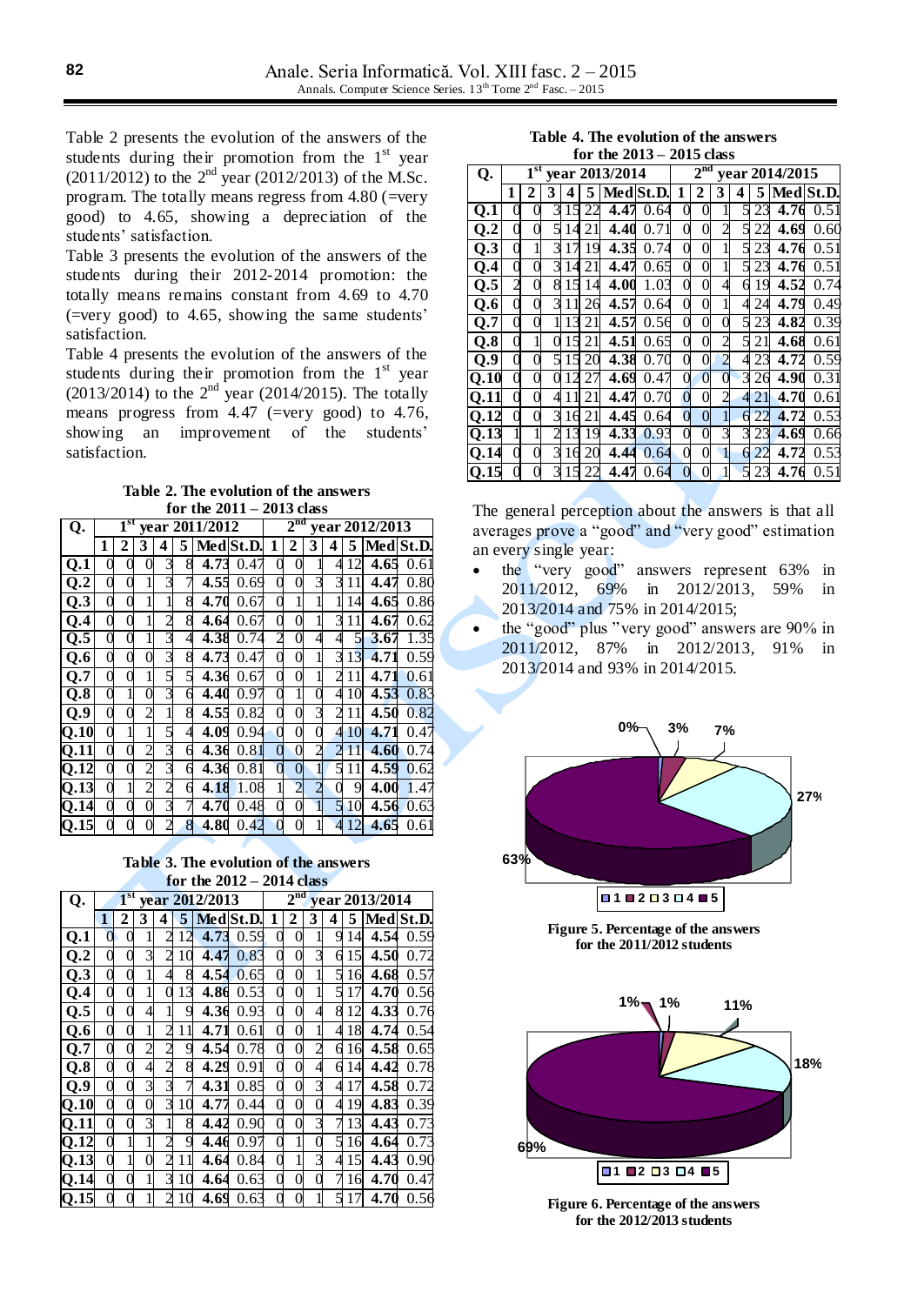

**for the 2014/2015 students**

Thereby, the "very good" answer shows an upward trend from 63% to 75% and the *satisfaction opinion* ("good"+"very good") also increases from 90% to 93%. The means evolution shows an increase evolution of the "very good" answers for all promotions for the following questions:

- *Q.3: Possibility of course selection* (figure 11);
- *Q.8: Career guidance to students* (figure 16);
- *Q.10: Quality of teaching* (figure 18);
- *Q.12: Furniture* (figure 20).

The means evolution shows an increase of the "very good" answers for the 2011-2013 and 2013-2015 classes but a regress for the middle promotion for the following questions:

- *Q.1: Student-centered learning methods* (figure 9);
- *Q.2: Practical application of the knowledge* (figure 10);
- *Q.4: Audio-video and computers* (figure 12);
- *Q.5: Student services* (figure 13);
- *Q.7: Library access* (figure 15);
- *Q.11: Availability of staff* (figure 19);
- *Q.13: Recreational spaces* (figure 21).

The means evolution shows an increase of the "very good" answers for the 2011-2013 and 2013-2015 classes and constancy for the middle promotion for the following questions:

 *Q.6: Availability of learning resources* (figure 14). The means evolution shows a regress for the 2011- 2013 promotion then an increase of the "very good" answers for the 2012-2014 and 2013-2015 classes for the following questions:

 *Q.9: Partnerships with other universities* (figure 17). The means evolution shows a regress for the 2011- 2013 promotion, constancy for the middle promotion then an increase of the "very good" answers for the 2013-2015 classes for the following questions:

*Q.14: Educational spaces* (figure 22);

 *Q.15: Structure of the study program* (figure 23). The means evolution shows an increase evolution of the students' positive satisfaction ("good" and "very good" answers) for all promotions at the following questions:

- *Q.4: Audio-video and computers* (figure 12);
- *Q.5: Student services* (figure 13);
- *Q.7: Library access* (figure 15);
- *Q.9: Partnerships with other universities* (figure 17);
- *Q.10: Quality of teaching* (figure 18);
- *Q.11: Availability of staff* (figure 19);

*Q.12: Furniture* (figure 20).

The means evolution shows a decrease evolution of the students' positive satisfaction for the first promotions then an increase for both promotions at the following questions:

- *Q.1: Student-centered learning methods* (figure 9);
- *Q.2: Practical application of the knowledge* (figure 10);
- *Q.3: Possibility of course selection* (figure 11);
- *Q.6: Availability of learning resources* (figure 14);
- *Q.14: Educational spaces* (figure 22);
- *Q.15: Structure of the study program* (figure 23).

The means evolution shows an increased evolution of the students' positive satisfaction for the first two promotions then a decrease for the last promotion at the following questions:

*Q.8: Career guidance to students* (figure 16).

The means evolution shows a decreased evolution of the students' positive satisfaction ("good" and "very good" answers) for all promotions at the following questions:

*Q.13: Recreational spaces* (figure 21).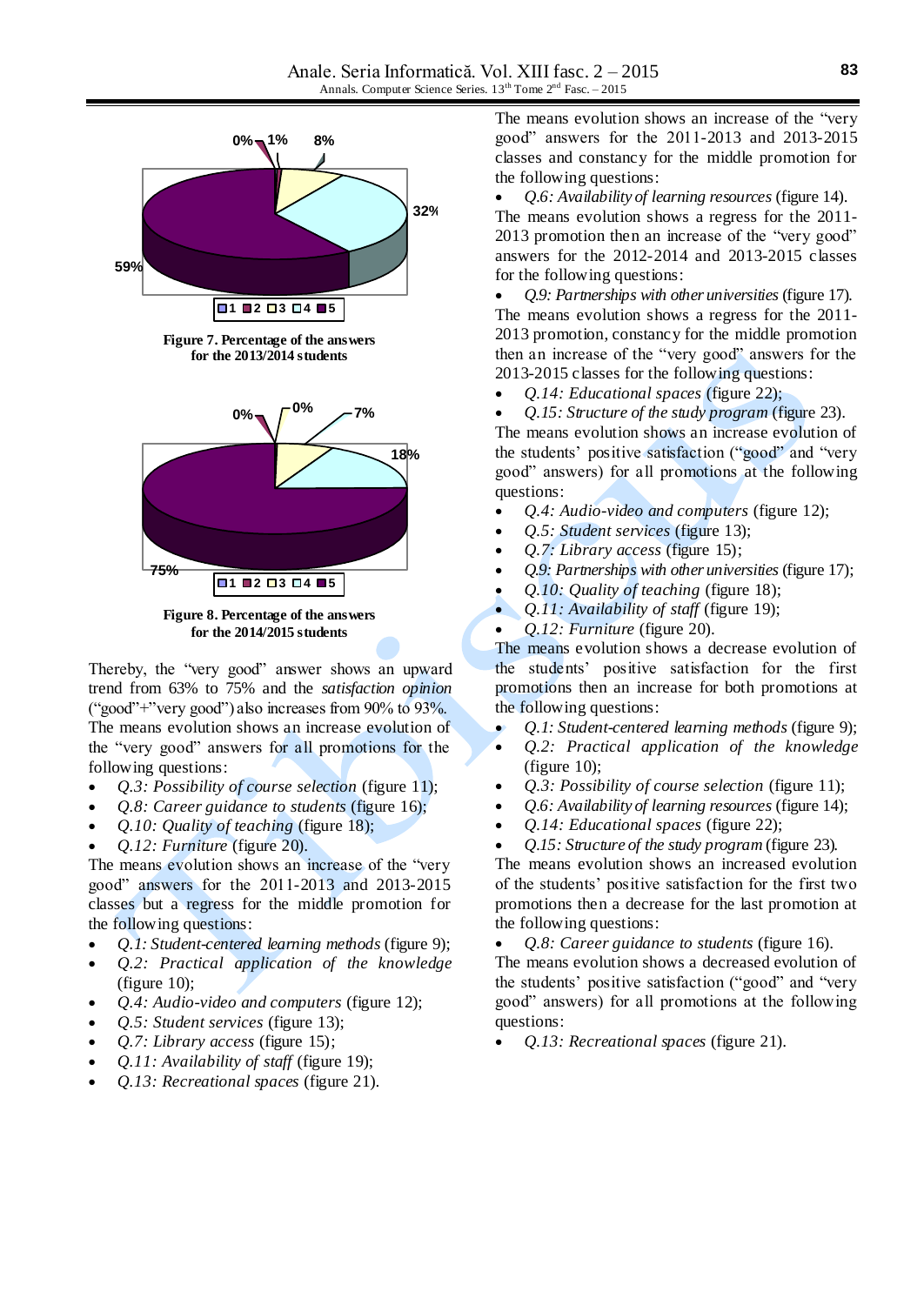

**Figure 9. Evolution of the Q.1 answers during three cycles of study**



**Figure 10. Evolution of the Q.2 answers during three cycles of study**



**Figure 11. Evolution of the Q.3 answers during three cycles of study**



**Figure 12. Evolution of the Q.4 answers during three cycles of study**



**Figure 13. Evolution of the Q.5 answers during three cycles of study**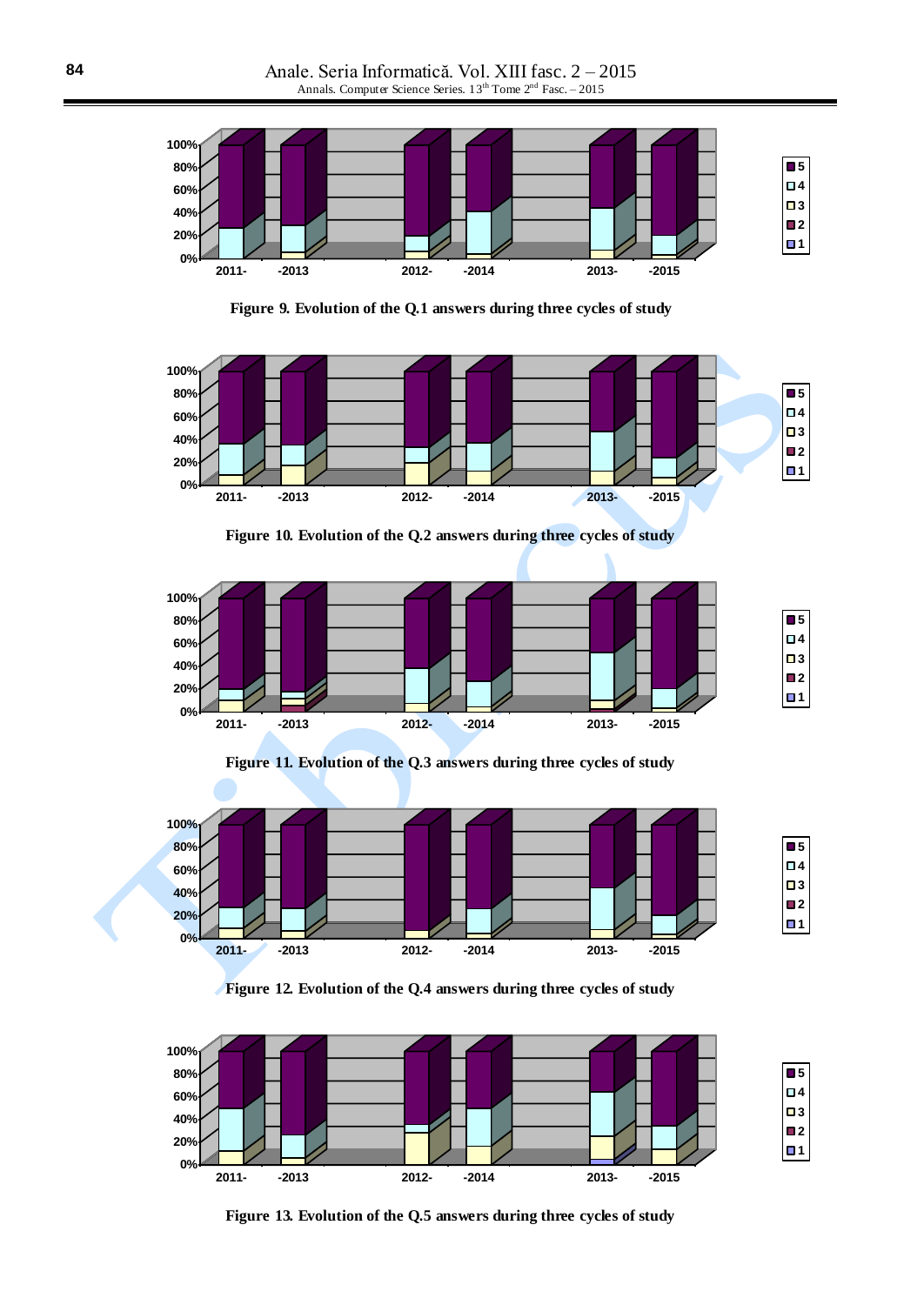Anale. Seria Informatică. Vol. XIII fasc. 2 – 2015 Annals. Computer Science Series. 13<sup>th</sup> Tome 2<sup>nd</sup> Fasc. - 2015



**Figure 14. Evolution of the Q.6 answers during three cycles of study**







**Figure 16. Evolution of the Q.8 answers during three cycles of study**



**Figure 17. Evolution of the Q.9 answers during three cycles of study**



**Figure 18. Evolution of the Q.10 answers during three cycles of study**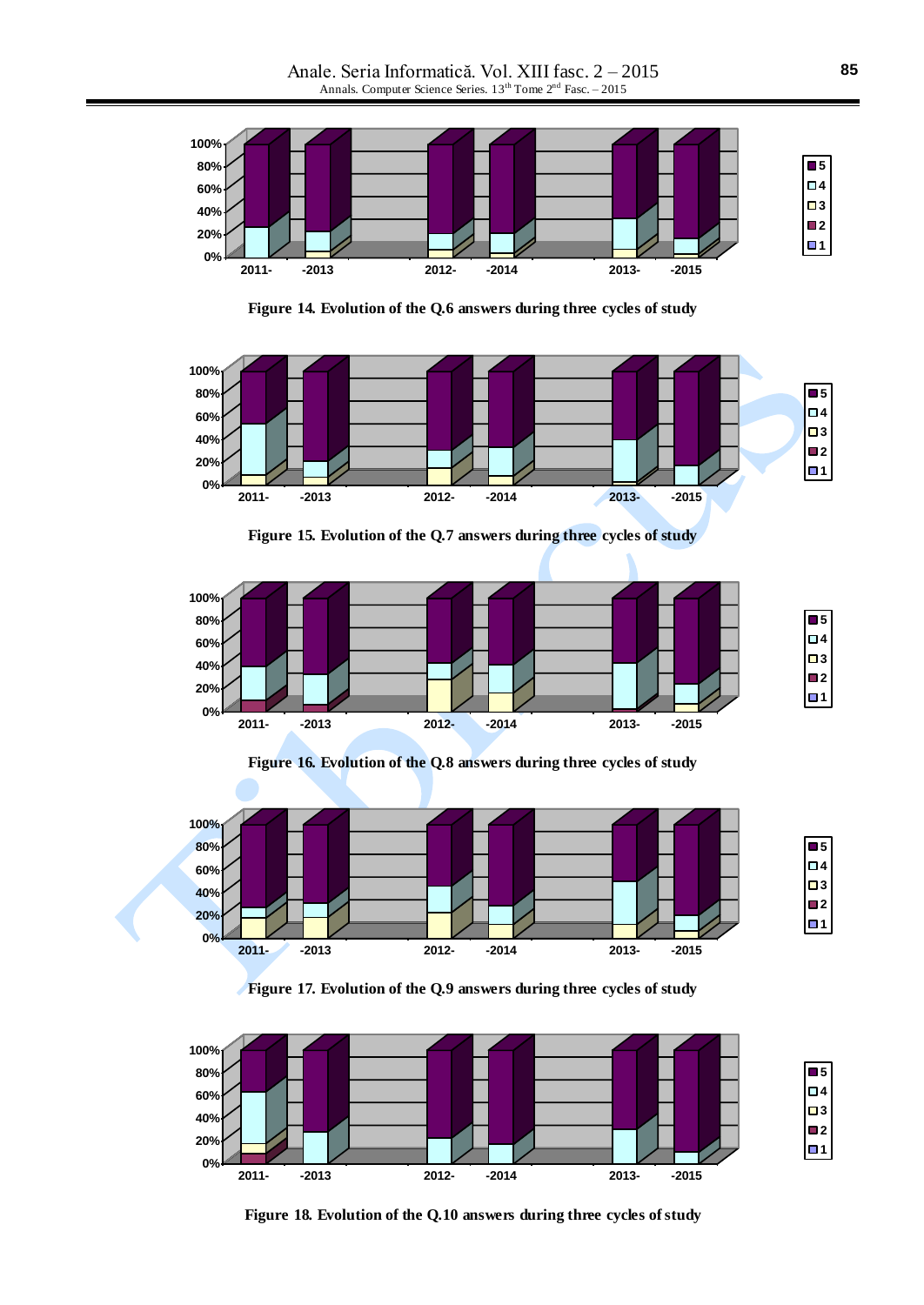

**Figure 19. Evolution of the Q.11 answers during three cycles of study**



**Figure 20. Evolution of the Q.12 answers during three cycles of study**



**Figure 21. Evolution of the Q.13 answers during three cycles of study**



**Figure 22. Evolution of the Q.14 answers during three cycles of study**



**Figure 23. Evolution of the Q.15 answers during three cycles of study**